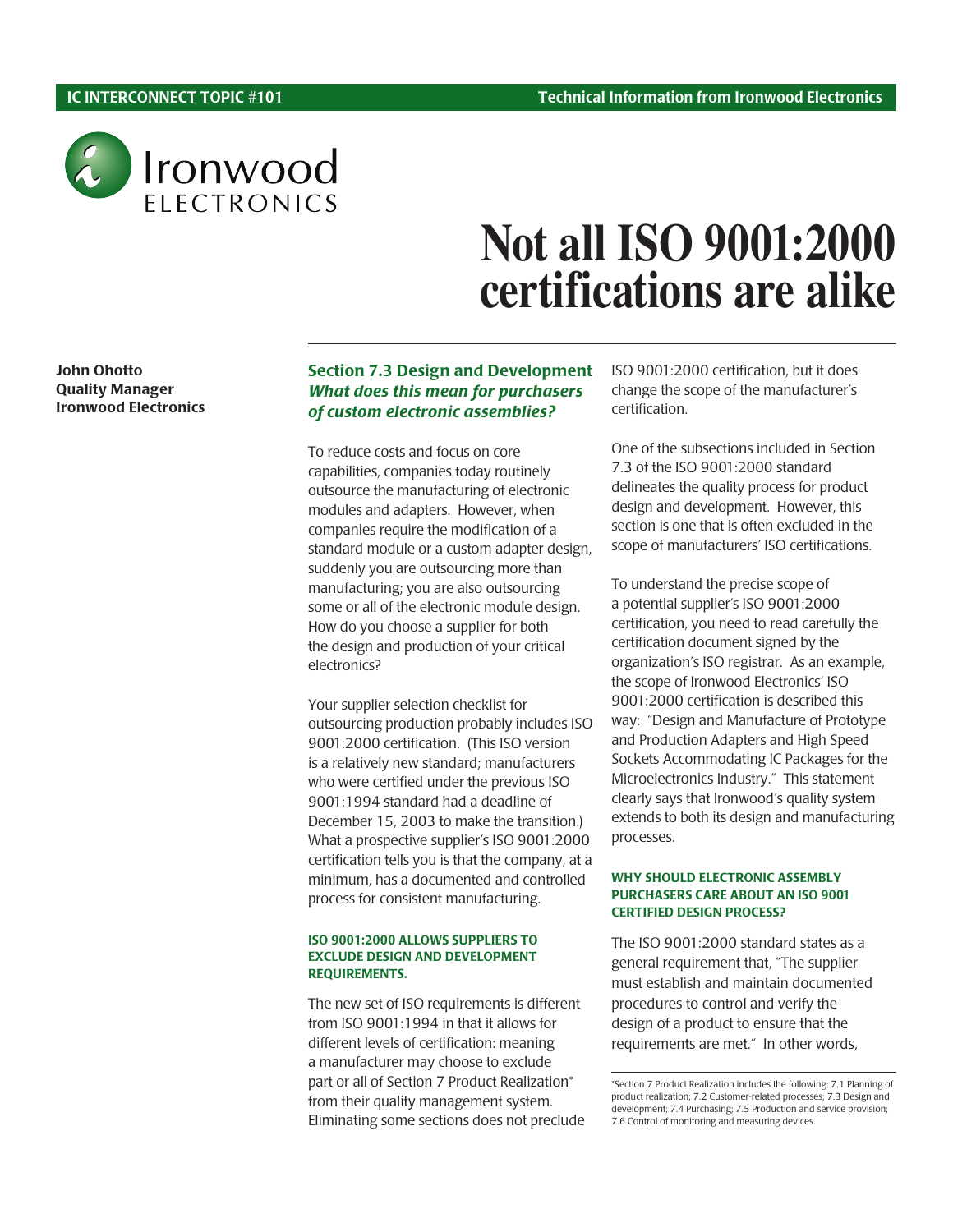the value of extending a quality system to the design and development process, ensures the component module or adapter produced, functions as specified and can be manufactured successfully in the volumes required.

The supplier whose quality system meets the design requirements of ISO 9001:2000's Section 7.3 can promise that their design process is the same every time, that the process contains reviews and plans at verification and validation points, and that prototype-build and production problems will be minimized or eliminated. To sum it up in two words, the reason to look for supplier design certification is "reduced risk." In any product development and production process, you want to reduce your risk and maximize your likelihood of success. The



This sample supplier flow chart describes the steps and feedback loops for the design input phase.

> ISO 9001:2000 design certification option helps to reduce the risks of misunderstood product requirements, uncertain development phases, unclear assignments of responsibility, and the related costs in both time and dollars.

#### WHAT DOES SECTION 7.3 DESIGN AND DEVELOPMENT REQUIRE?

The first subsection of the ISO 9001:2000 Design and Development section deals with planning the design and development process. To comply with this section's requirements, the supplier must document the design and development stages, design reviews, and the verification and validation to be completed at each stage. The supplier must also make clear the responsibility and authority of functional groups in the organization.

Once a plan is in place, a supplier is ready to take on the actual phases of design and development: Design Input, Design Output, Review, Verification, Validation, and Control of Design Changes. Here is a review of each of these phases in the design quality process:

### A. Design Input

When it comes to design and development planning, ISO 9001:2000 requires a documented process that defines who will do what in the design of a new product. That means identifying the organizational interfaces. This step addresses a big problem in many large organizations: new products are often driven by one function without consulting other groups in the organization, often groups that may have valuable knowledge to contribute. For example, the goal is to keep the new-product resources from Sales or Product Marketing, in close contact with Engineering, Manufacturing and Quality. All groups are enabled to work together to define requirements and examine relevant factors such as health, safety, environmental regulations, as well as market research, industry practices, and past experience.

The ISO auditors look for a full review of these criteria, as well as a discussion of any areas where information is ambiguous or incomplete. Figure A is a sample supplier

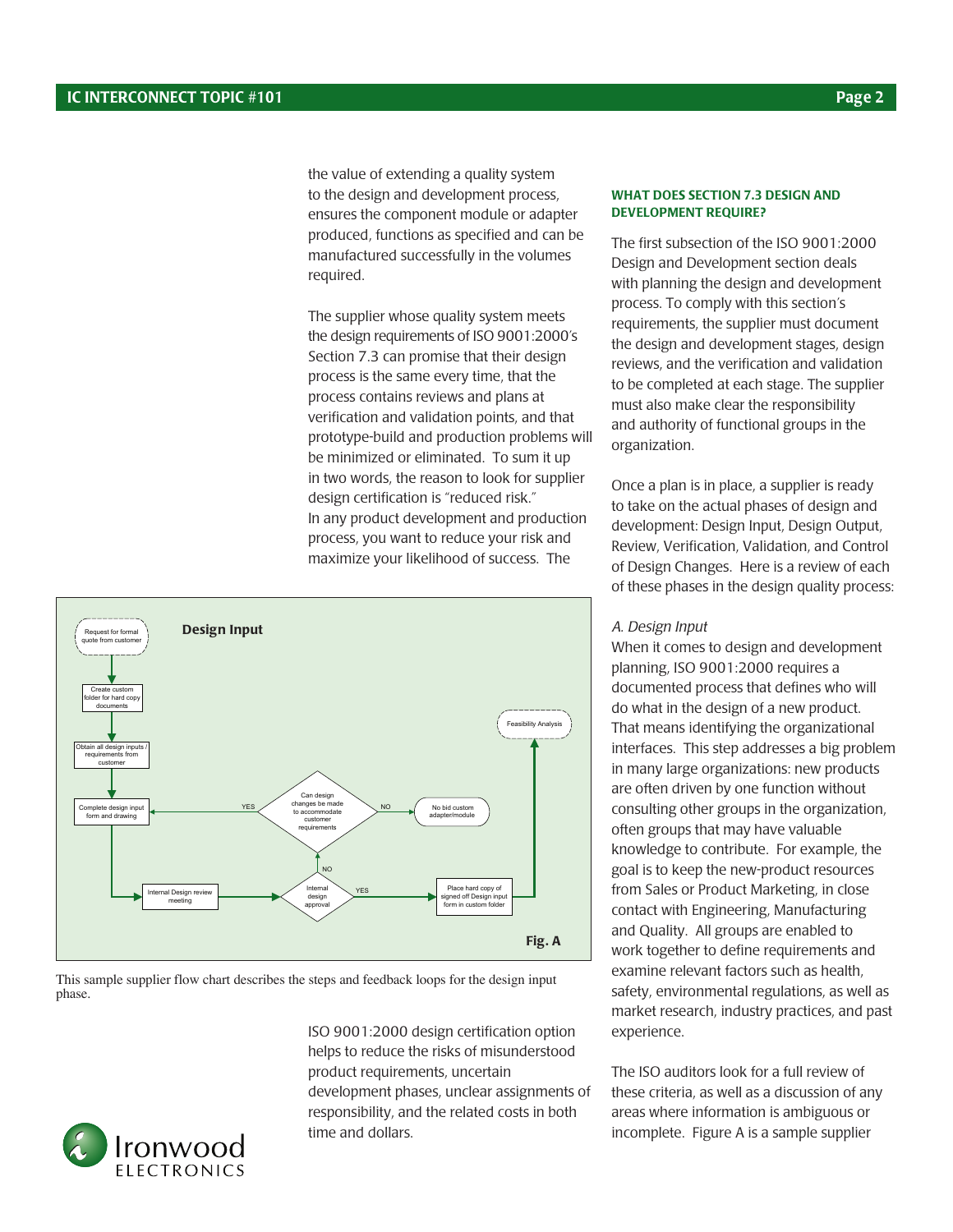flow chart that spells out the steps and feedback loops for this phase.

#### B. Design Output

The result of the Design Input activity is a set of design documents that fully describe the desired design relative to the identified inputs. This is where your requirements are turned into specifications, drawings, etc. The design documentation should be in quantifiable terms that can be verified as development proceeds. For instance, purchasing, manufacturing, and customer service functions must have enough information from this set of documents to do their jobs.

#### C. Design Review

ISO 9001:2000 design certification requires the supplier to keep records of periodic reviews of design progress, and that all relevant groups and functions are included in the process. The tasks at this point are to decide whether the design will meet the requirements, to identify problems, and to propose necessary actions.

#### D. Design Verification

When the design review is complete, the next step is design verification where the supplier and customer representatives come together, as laid out in the planning arrangements, to ensure that the product design outputs match the input requirements. This process is illustrated in Figure B. Upon completion, the verification documentation is signed off. If there are problems, then the process goes back to reviewing requirements.

After verification, a limited number of prototypes can be built from the documentation. Prototype production usually involves setting up a number of production processes along with specialized tooling — activities that may reveal potential manufacturing problems. When issues arise in this phase, they need to be looked at carefully to determine if the same issues will



Once the verification documents have been reviewed (as illustrated above) and both the customer and vendor have signed off on them prototypes can be built.

appear during volume production.

Rapid prototyping, or quick turn on initial samples for test, is very important to the success of many projects. A major criteria, then, is for your outsourcing partner to have the experience and track record of successfully fabricating functional prototypes in a matter of weeks (and perhaps days, depending on the complexity and budget). Using the methods of ISO 9001:2000 with design is especially helpful at the prototype stage. Having the requirements defined and the documentation package verified will eliminate expensive iterations of the design, because critical parameters are much less likely to be overlooked.

#### E. Design Validation

 When the prototypes and pre-production units are built, the next step is to develop the criterion for testing and validation. A sample validation plan is shown in Figure C. The product undergoes final checkout and beta testing. Results of these validation tests are fed back to the design loop enable to enable necessary modifications. Once validation is complete, the product is ready to be released